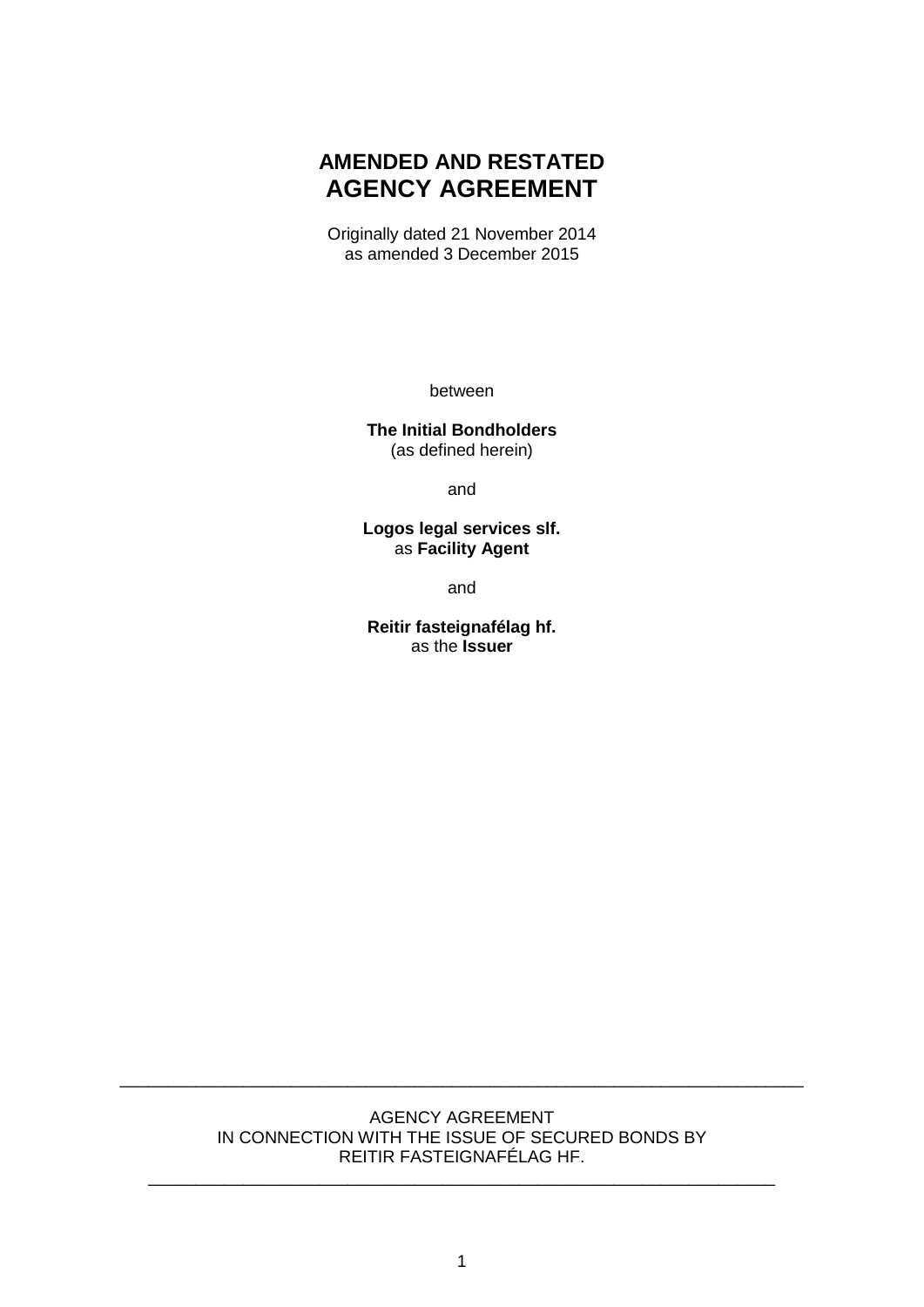This Agency Agreement is entered into on the 21 November 2014 and amended on 3 December 2015 (this **"Agreement"**) and is between:

**The Bondholders** as listed in Schedule 1 to the Security Sharing Agreement;

**Logos legal services slf.,** a limited partnership under the laws of Iceland, registered with the number 460100-2320, having its offices at Efstaleiti 5, 103 Reykjavík as facility agent (the "**Facility Agent**"); and

**Reitir fasteignafélag hf.,** a public limited company incorporated under the laws of Iceland, registered with the number 711208-0700, having its offices at Kringlan 4-12, 103 Reykjavík (the "**Issuer**").

#### **WHEREAS:**

Reitir fasteignafélag hf., has issued bonds of an aggregate amount ISK 25.550.200.000, identified as REITIR151244 and with the ISIN IS0000025344 (the "**Bond Programme**").

The issue description outlining the terms and conditions of the Bond Programme, dated 21 November 2014 (the "**Issue Description**"), provides for the appointment of an independent facility agent to represent and oversee the interests of the Bondholders (as defined below).

This Agency Agreement prescribes for the role of the Facility Agent and its rights and obligations vis-á-vis the Bondholders and is entered into further to the Issue Description.

#### **IT IS NOW AGREED as follows:**

#### **1. DEFINITIONS**

1.1. Definitions

In this Agreement, the following expressions shall have the following meaning:

| "Compliance<br>Certificate" | a certificate substantially in the form set out in Schedule 5 (Form<br>of Compliance Certificate) of the Security Sharing Agreement<br>and/or the form set out in Schedule 2 to this Agreement.                                                                                                                                                                            |
|-----------------------------|----------------------------------------------------------------------------------------------------------------------------------------------------------------------------------------------------------------------------------------------------------------------------------------------------------------------------------------------------------------------------|
| "Bondholders"               | means any parties holding claims to the Issuer on the basis of<br>the Secured Bonds under the Bond Programme, which are<br>secured in the manner described below, and can deliver<br>confirmation of ownership of a custody account at an account<br>operator, for the avoidance of doubt, at the time of entry into this<br>Agreement, including the Initial Bondholders. |
| "Bondholders Meeting"       | means a meeting of the Bondholders, that the Facility Agent<br>summons.                                                                                                                                                                                                                                                                                                    |
| "Event of Default"          | any Event of Default specified as such in the Issue Description.                                                                                                                                                                                                                                                                                                           |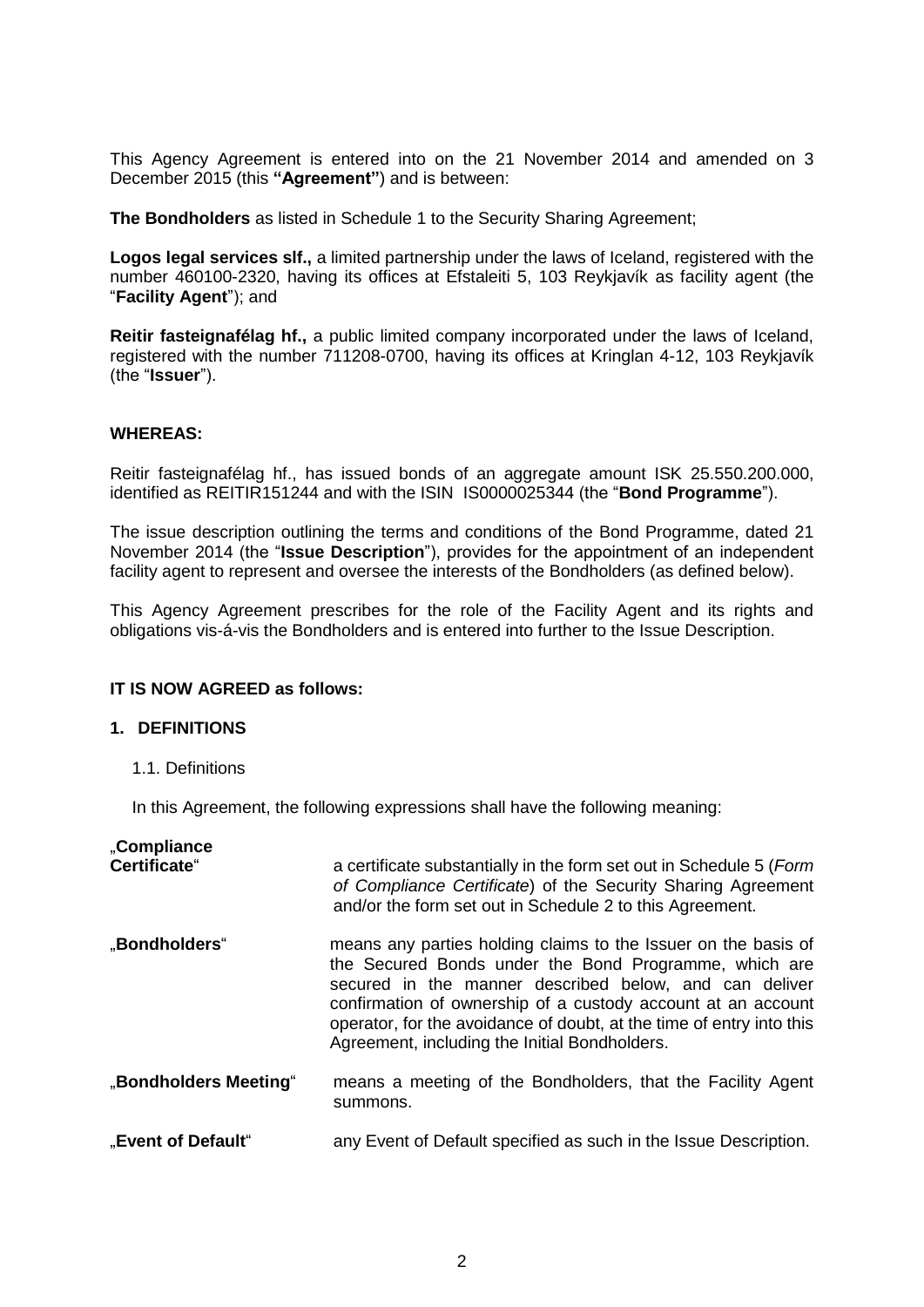| "General Bond"                        | means the general bonds issued by the Issuer and the Obligors<br>on 21 November 2014.                                                                                                                                                                                                                                                                                                                                                                                           |
|---------------------------------------|---------------------------------------------------------------------------------------------------------------------------------------------------------------------------------------------------------------------------------------------------------------------------------------------------------------------------------------------------------------------------------------------------------------------------------------------------------------------------------|
| "Group"                               | means the Issuer and the Obligors.                                                                                                                                                                                                                                                                                                                                                                                                                                              |
| "Initial Bondholders"                 | means Lífeyrissjóður starfsmanna<br>ríkisins,<br>Lífeyrissjóður<br>verzlunarmanna, Gildi - lífeyrissjóður and Eignastýring fag-<br>fjárfesta hjá Arion banka hf.                                                                                                                                                                                                                                                                                                                |
| "Obligors"                            | means Reitir I ehf., id. no. 510907-0940, Reitir II ehf., id. no.<br>670492-2069, Reitir III ehf., id. no. 700498-2409, Reitir IV ehf.,<br>id. no. 430400-3390, Reitir V ehf., id. no. 681204-2290, Reitir VI<br>ehf., id. no. 640806-1170, Reitir VII ehf., id. no. 690310-0900<br>and Reitir VIII ehf., id. no. 610200-3540, all domiciled at Kringlan<br>4-12, 103 Reykjavík, and any new Obligor that has sent an<br>Obligors Accession Notification to the Security Agent. |
| "Obligor's Accession<br>Notification" | means a notification from any new Obligor to the Security Agent<br>in the form set out in Schedule 7 to the Security Sharing<br>Agreement.                                                                                                                                                                                                                                                                                                                                      |
| "Security Agent"                      | means <b>Íslög ehf.</b> , id.no. 690312-1150, Túngata 6, 101<br>Reykjavík and PricewaterhouseCoopers ehf., id.no. 690681-<br>0139, Skógarhlíð 12, 105 Reykjavík, acting together as security<br>agent.                                                                                                                                                                                                                                                                          |
| "Security Assets"                     | means the security assets described and listed in Appendices A,<br>B, C and D to the General Bond effective at each time.                                                                                                                                                                                                                                                                                                                                                       |
| "Secured Bonds"                       | means the secured bonds issued under the Bond Programme in<br>December 2014 of a nominal amount of ISK 25.550.200.000 and<br>all other bonds further issued under REITIR151244 in the future.                                                                                                                                                                                                                                                                                   |
| "Security Sharing<br>Agreement"       | means the security sharing agreement entered into between the<br>Issuer, as Borrower, the Obligors, as Obligors, the Security<br>Agent and the Creditors as listed in Schedule 1 thereto, dated<br>21 November 2014.                                                                                                                                                                                                                                                            |
| "Subsidiary"                          | means an entity over which the Issuer at any time has direct or<br>indirect control or owns directly or indirectly more than 50 per<br>cent of the voting capital or similar right of ownership. "Control"<br>for this purpose means the power to direct the management and<br>the policies of the entity whether through the ownership of voting<br>capital, by contract or otherwise.                                                                                         |
| "Termination Date"                    | means the earlier date on which the parties to this Agreement<br>either (i) have agreed upon terminating this Agreement; or (ii) the<br>date on which all obligations of the Group towards the<br>Bondholders under the Bond Programme have been fully<br>discharged.                                                                                                                                                                                                           |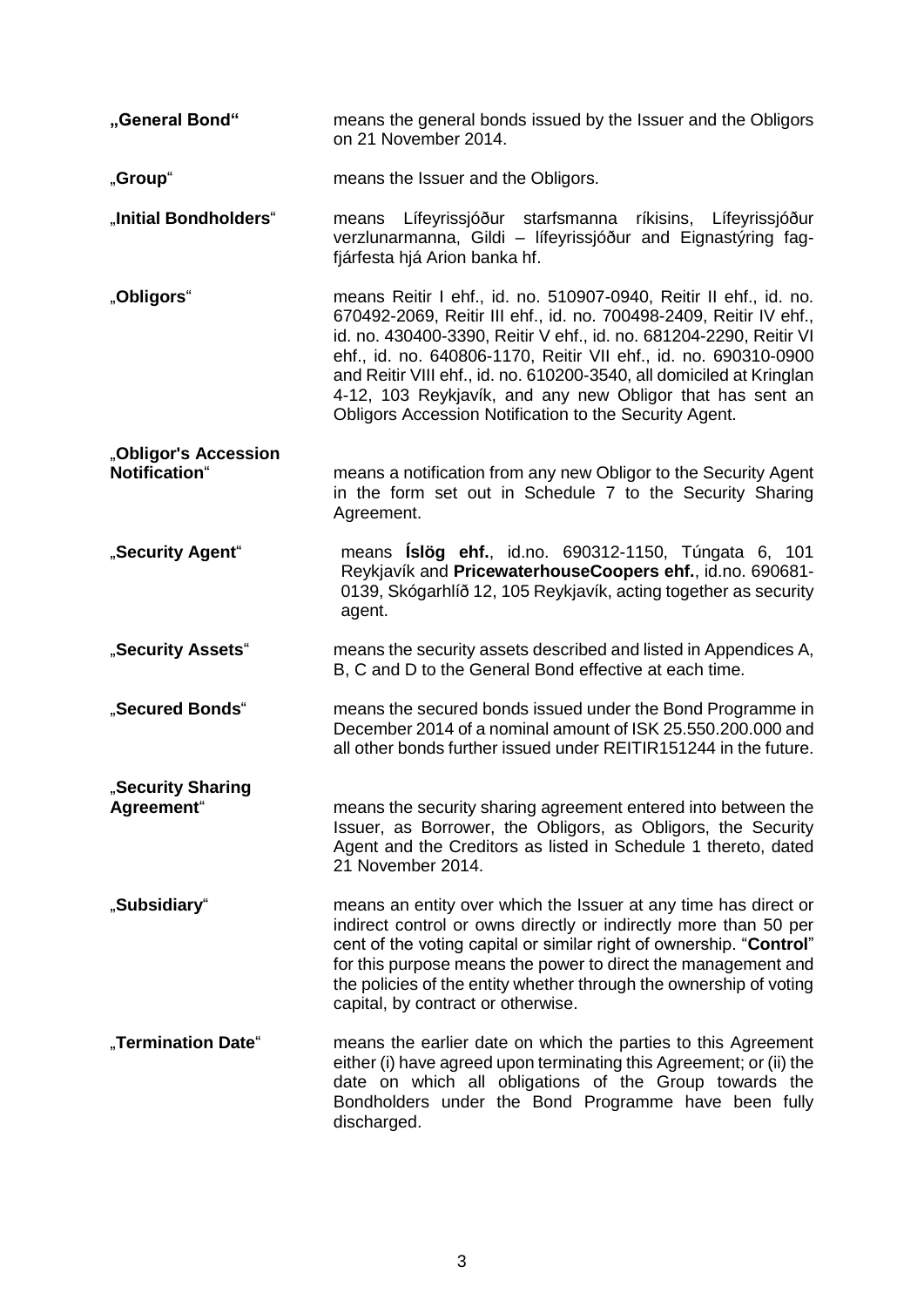#### 1.2. Interpretation

- 1.2.1. References to clauses and the Schedules and subsections thereof are references to clauses of, and the Schedules to, this Agreement and subsections thereto respectively unless otherwise stated.
- 1.2.2. Headings and subheadings are inserted for convenience only and shall be ignored in construing this Agreement.
- 1.2.3. References to the "assets" of any person shall be construed as a reference to the whole or any part of its business, undertaking, property, assets and reserves (including any right to receive revenues and uncalled capital).
- 1.2.4. References to any enactment shall be deemed to include references to such enactment as re-enacted, amended or extended and any subordinate legislation made under it.
- 1.2.5. References to any party shall (where relevant) be deemed to be references to or to include their respective successors, transferees, replacements, substitutes or assignees.
- 1.2.6. References to the singular shall include the plural and vice versa.
- 1.2.7. References to a person include any individual, company, corporation, firm, partnership, joint venture, association, organisation, institution, trust or agency, whether or not having a separate legal personality.
- 1.2.8. References in this Agreement to this Agreement or to any other agreement or instrument, include references to this Agreement or other agreement or instrument together with its recitals and its Schedules and, unless a contrary intention is indicated, to this agreement or such other agreement or instrument as assigned, transferred, modified, altered, varied, supplemented, replaced and/or restated in any manner from time to time (even if changes are made to the composition of the parties to this Agreement or such other agreement or instrument or to the composition of the facilities under such other document).
- 1.2.9. References to "law" shall include any present or future law, statute, statutory instrument, treaty, regulation, directive, order, decree, other legislative measure, code, circular, notice, demand, or injunction, including those with which it is customary for persons to whom it is directed to comply, even if compliance is not mandatory.
- 1.2.10. References to "writing" include e-mail and facsimile transmission legibly received, except in relation to any certificate, forecast, report, notice, resolution or other document which is expressly required by this Agreement to be signed, and "written" has a corresponding meaning.

# **2. THE FACILITY AGENT**

- 2.1. The Facility Agent hereby undertakes to perform and discharge the functions outlined in this Agreement on the basis of the Issue Description for the Bond Programme and assumes all obligations and enjoys all rights related thereto.
- 2.2. The Facility Agent shall represent and safeguard the interests of all Bondholders equally and shall conduct its functions in accordance with the provisions of the Issue Description.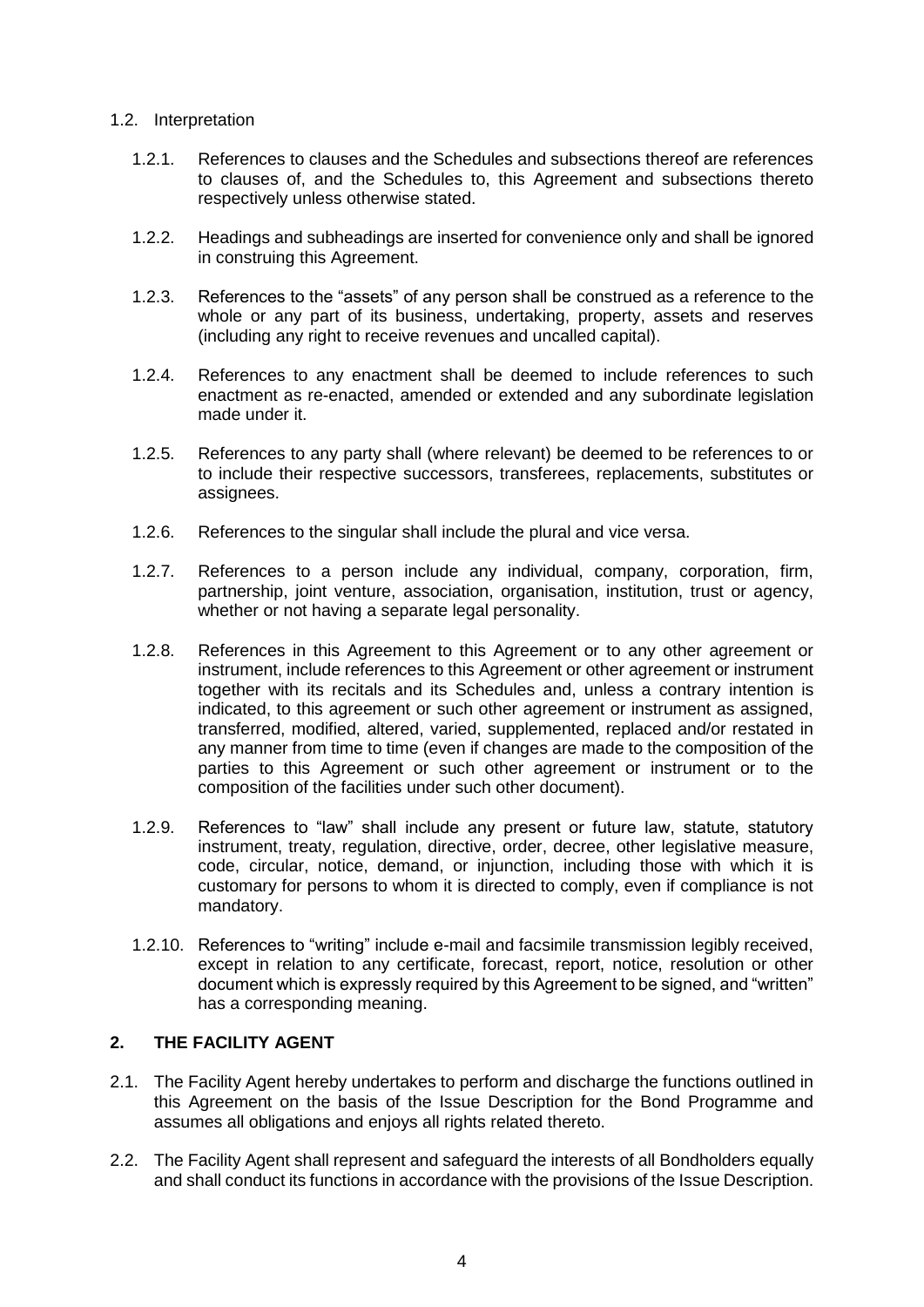- 2.3. The Facility Agent shall, on the basis of the Issue Description, be authorised to represent the Bondholders towards the Issuer and the Security Agent in relation to the Bond Programme, the Security Sharing Agreement and this Agency Agreement, to the extent outlined therein or herein.
- 2.4. The Facility Agent shall be permitted to request and receive information on the registered Bondholders of the Bond Programme at each time from the Icelandic Securities Depository hf. and the applicable account operator where a Secured Bond under the Bond Programme is held at a custody account.
- 2.5. The Facility Agent shall be considered an insider of the Issuer once the Bond Programme has been admitted to trading on a regulated securities market, cf. Act 108/2007 on Securities Transactions and Rules 987/2006 on the Treatment of Insider Information and Transactions by Insiders.

# **3. THE ROLE AND DUTIES OF THE FACILITY AGENT**

- 3.1. Appointment of the Facility Agent
	- 3.1.1. The Facility Agent shall initially be appointed by the Bondholders. The Issuer shall bear all cost of the Facility Agent, further prescribed for in Clause 7 below. The majority of the Bondholders, based on amounts, shall at all times be entitled to withdraw the appointment of the Facility Agent.
	- 3.1.2. The Facility Agent may be replaced if agreed by the majority of the Bondholders, based on amounts. The Facility Agent may also resign from the appointment at its own discretion. In case the Facility Agent is suspended, for whatever reasons, or he resigns, a new Facility Agent shall be appointed either in accordance with an agreement thereto amongst the majority of the Bondholders, calculated by reference to the outstanding nominal amounts under the Bond Programme, or, if such an agreement cannot be reached, by the District Court of Reykjavík. The new Facility Agent shall sign an accession letter in the form set out in Schedule 1 to this Agreement, declaring the undertaking of all rights and obligations of a Facility Agent according to this Agreement
	- 3.1.3. The Facility Agent shall be a law firm, accounting firm, financial institution, or a specialist in the respective field of work, with sufficient knowledge of the real estate market and financing of similar companies of comparable size, and shall have valid adequate professional insurance against loss resulting from the performance of its duties. The Facility Agent may not in the past five years have been declared bankrupt or been convicted for a crime in connection with business administration. The Facility Agent may furthermore not undertake any other work or projects for the Group, other than its duties as Facility Agent.
	- 3.1.4. The Facility Agent shall be fully independent in its role as a Facility Agent in accordance with the provisions of this Agreement, and shall not act on any instructions from the Issuer or the Group, the Security Agent or any Bondholder, except as specifically set out and authorised in this Agreement.
	- 3.2. Role and obligations of the Facility Agent
		- 3.2.1. The Facility Agent shall monitor the work of the Security Agent in the manner set forth in this Agreement.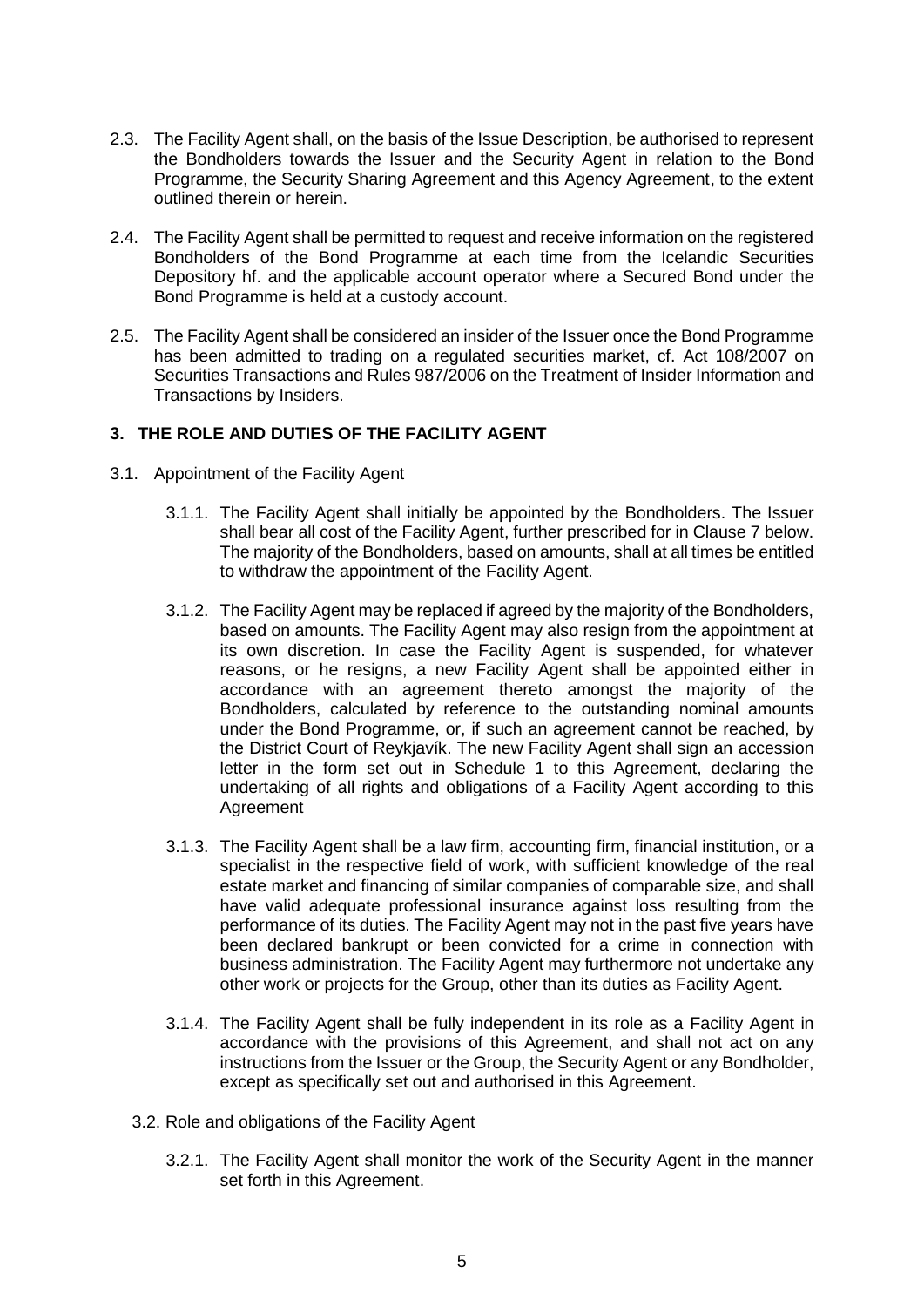- 3.2.2. The Facility Agent shall represent the Bondholders in all communications with the Issuer and the Security Agent relating to the Bond Programme.
- 3.2.3. The Facility Agent shall have the power of attorney from the Bondholders to receive the Compliance Certificates and other documents delivered by the Security Agent on behalf of the Bondholders, and if applicable, receive any further descriptions and information from the Security Agent on the material submitted with the Compliance Certificate, and shall have the right to request further information from the Security Agent on issues that may have material effects on the calculations of financial covenants, if applicable. The Facility Agent shall review the information delivered by the Security Agent in order to determine whether an Event of Default has occurred. When making such a determination, the Facility Agent may however rely on the accuracy of the information received from the Security Agent, unless such information is manifestly erroneous.
- 3.2.4. The Facility Agent shall summon the Bondholders to meetings at the request of the Bondholders, at its own discretion or at the request of the Issuer, in accordance with Clause 4.1 of this Agreement.
- 3.2.5. By signing this Agreement the Group hereby grants the Facility Agent full power of attorney to fulfil its obligations according to the provisions of this Agreement, such obligations being outlined in Clause 4 of this Agreement.
- 3.2.6. The Facility Agent shall send a copy of all its notifications, whatever their nature, to the Bondholders and/or the Security Agent, to the Issuer at the same time he sends such notifications. The Facility Agent, when sending such notifications or information to Bondholders, shall ensure that the applicable rules and/or regulations set by NASDAQ Iceland hf. are followed in all respect.
- 3.2.7. Upon becoming aware of any Event of Default, the Facility Agent shall deliver a notice to the Issuer outlining the Event of Default and, if capable of remedy, request that the Event of Default be remedied within the prescribed for grace period, and in the event of such Event of Default not being remedied within such grace period or not being capable of remedy, call a Bondholders Meeting as prescribed for in Clause 4 of this Agreement. The Facility Agent shall deliver a copy of any such notice to the Security Agent concurrently with it being sent to the Issuer.
- <span id="page-5-0"></span>3.2.8. Following the decision of a lawful Bondholders Meeting to accelerate the outstanding obligations under the Bond Programme, the Facility Agent shall without delay deliver to the Security Agent a request for a Creditors Meeting to be called to further address the decision to accelerate, enforce against the Security Assets pledged by the General Bond and/or take other measures prescribed for under the Security Sharing Agreement. Following any such enforcement, the Facility Agent shall deliver any proceeds received from the Security Agent to the Bondholders as prescribed for in Clause 3.3.
- <span id="page-5-1"></span>3.2.9. In case of an Event of Default, the Facility Agent shall deliver to the Obligors guaranteeing the obligations under the Bond Programme a written demand to pay the due amount in question as if each Obligor were the principal obligor, receive any such amounts discharged by the Obligors and deliver them to the Bondholders as prescribed for in Clause 3.3.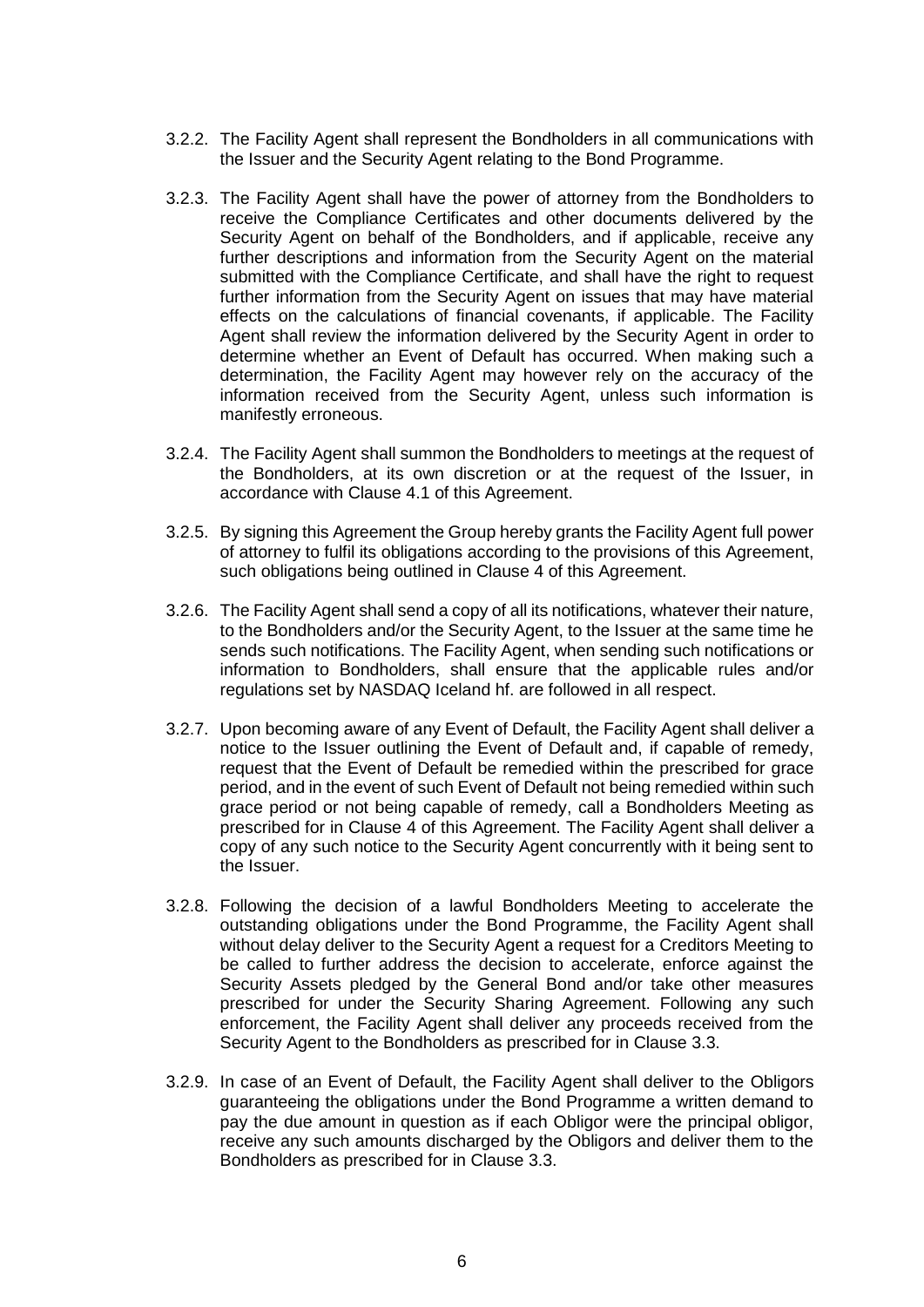- 3.2.10.The Facility Agent shall use commercially best efforts to maintain as confidential all non-public or confidential information provided to him by the Issuer, including information made available to the Facility Agent, except that the Facility Agent may disclose such information (a) to persons employed or engaged by the Facility Agent in relation with this Agreement; (b) to any bona fide assignee or participant or potential assignee or participant that has agreed to comply with the covenant contained in this Clause 3.2.10 (and any such bona fide assignee or participant or potential assignee or participant may disclose such information to persons employed or engaged by them as described in sub-Clause (a) above); (c) as required or requested by any governmental authority or reasonably believed by the Facility Agent to be compelled by any court decree, subpoena or legal or administrative order or process; (d) as, in the reasonable opinion of the Facility Agent, required by law; or (e) in connection with the exercise of any right or remedy under this Agreement, or in connection with any litigation to which the Facility Agent is a party.
- 3.3. Payments to the Bondholders
	- 3.3.1. All payments received by the Facility Agent in accordance with Clauses [3.2.8](#page-5-0) an[d 3.2.9](#page-5-1) of this Agreement shall be distributed to the Bondholders in proportion to their outstanding claims as soon as possible and no later than three business days after the Facility Agent received the payment, unless the Facility Agent cannot distribute payments to Bondholders for reasons that cannot be attributed to him.

# **4. BONDHOLDERS MEETINGS**

- 4.1. The Facility Agent shall summon the Bondholders to a Bondholders Meeting in case of:
	- a) a request thereto from 25% of Bondholders, based on amounts;
	- b) a request thereto from a Bondholder following the occurrence of an Event of Default and such Event of Default, if capable of remedy, not having been remedied within the applicable grace period;
	- c) it becoming aware of the occurrence of an Event of Default, and such Event of Default, if capable of remedy, not having been remedied within the applicable grace period; or
	- d) a request from the Issuer thereto in order to address any potential amendments to the terms and conditions of the Bond Programme.
- 4.2. The Facility Agent shall also be obliged to summon the Bondholders to a Bondholders Meeting if he receives a request thereto from the Security Agent, or if he is aware of any issues that he believes might jeopardise the security granted under the General Bond or the legal position of Bondholders in any other respect. The Facility Agent shall however not have the obligation to carry out an inspection on whether such issues are existing.
- 4.3. The Facility Agent shall react to any request or notice referred to in Clauses 4.1 and 4.2 above as soon as possible and send a summon to the Bondholders for a Bondholders Meeting no later than 1 week from receiving the request or the notice. The call for the Bondholders Meeting shall specify at least one weeks' notice before the Bondholders Meeting. The summon to the meeting, the documents addressed at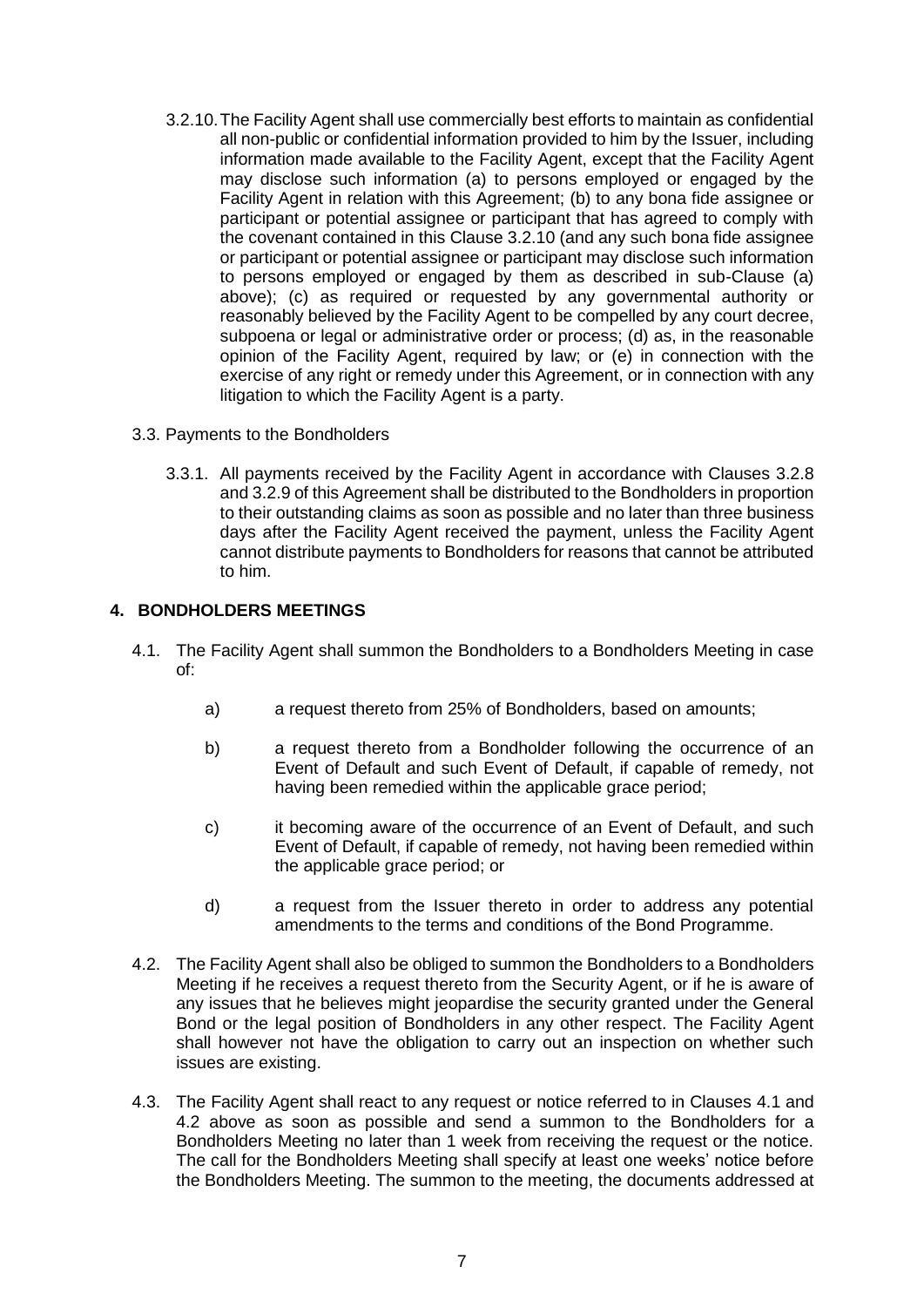the meeting and any conclusions on amendments to the terms and conditions of the Bond Programme shall be delivered to the Icelandic Securities Depository hf. which will deliver the information to the Bondholders. Should an Event of Default no longer be continuing on the date of the Bondholders Meeting, the Facility Agent shall cancel the Bondholders Meeting.

- 4.4. The Facility Agent, the Issuer and the Bondholders and their advisors and agents have the right to attend a Bondholders Meeting, but only the Bondholders have a voting right at such meeting. The Issuer and the Facility Agent shall have the full and unconditional right to speak on the relevant matters at such meeting. The Facility Agent shall specify in the summons what decisions are to be discussed and voted on at the Bondholders Meeting.
- 4.5. The Bondholders at the Bondholders Meeting shall elect the chairman and the secretary of the meeting. The chairman shall confirm whether the meeting is lawful, in accordance with Clause 4.6 of this Agreement. The Bondholders shall submit proof of their bondholding at the Bondholders Meeting. If any dispute arises regarding the voting rights of any Bondholder, the chairman of the meeting shall come to a conclusion on the matter, binding for all parties involved.
- <span id="page-7-0"></span>4.6. A Bondholders Meeting shall be considered lawful if:
	- 4.6.1. the Facility Agent can demonstrate that a summons has been sent by provable means to the Issuer and the Bondholders, and at least 50% of the Bondholders are represented at the meeting, with respect to the outstanding nominal amounts under the Bond Programme; or
	- 4.6.2. if an insufficient part of Bondholders is represented at the meeting referred to in Clause 4.6.1, the Facility Agent shall cancel the meeting and summon the Bondholders and the Issuer to a new meeting that shall be held within seven (7) days. That meeting shall be considered lawful if the Facility Agent can demonstrate that summons have been sent by provable means to the Issuer and the Bondholders.
- 4.7. The voting rights of Bondholders at the Bondholders Meeting are proportional to the amount held by each Bondholder as a proportion of the outstanding nominal amount of the Bond Programme at the date of the Bondholders Meeting. Notwithstanding Clause [4.6.1,](#page-7-0) the decisions that the Bondholders, or their representatives, may make at a Bondholders Meeting are solely the following:
	- 4.7.1. Whether the Bondholders should resolve to accelerate the Secured Bonds issued under the Bond Programme, such acceleration being further subject to the terms and conditions of the Bond Programme and the Security Sharing Agreement. Any such decision shall require the approval of 33% of the Bondholders, based on amounts, except where principal or interest payments have not been made within 14 days of the respective Payment Date, in which case the acceleration shall be subject to the approval of 10% of Bondholders, as further described in the Issue Description.
	- 4.7.2. Whether amendments shall be made to the provisions of this Agreement or to the terms and conditions of the Bond Programme, or any waivers granted from the provisions of this Agreement or the terms and conditions of the Bond Programme. Any decision to amend the terms and conditions of the Bond Programme shall require the approval of at least 67% of the Bondholders attending the Bondholder's Meeting, based on amounts. For the avoidance of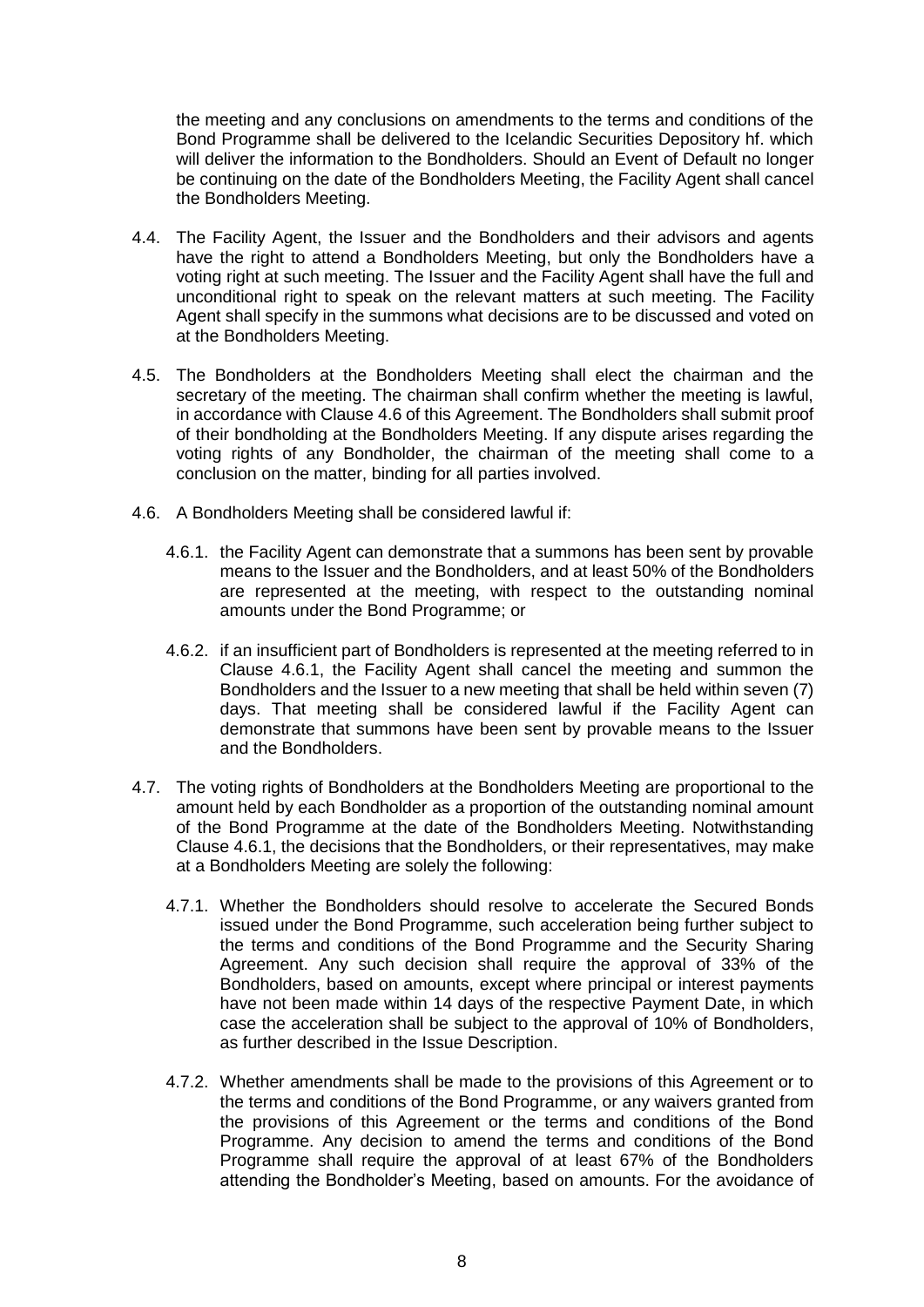doubt, those Bondholders who do not demonstrably object to amendments being made or waivers being granted shall be considered to have accepted such arrangements (snooze-lose). However, changes to terms relating to (i) the decrease of the nominal amount, (ii) the interest rate, and (iii) to the necessary voting power for making amendments to the terms and conditions of the Bond Programme, shall require the consent of at least 90% of all Bondholders, based on amounts, irrespective of whether they attend a bondholders' meeting or not.

- 4.8. In case a decision is taken at a meeting held in accordance with Clause 4.6.2, the Bondholders that have been summoned (by provable means) to the meeting, but are not present or represented at the meeting, shall be considered as voting in favour of the decision presented to be voted upon at the meeting.
- 4.9. The amounts of the outstanding nominal amount of the Bond Programme, referred to in Clause 4.5 and 4.7 shall be calculated as they are on the day of the Bondholders Meeting, with accrued interest and index changes included.
- 4.10. If a lawful Bondholders Meeting agrees upon a decision as described in Clause 4.7.1, the Facility Agent shall without delay, and in no case later than five (5) days following the Bondholders Meeting, notify such a decision to the Security Agent requesting that a Creditors Meeting be summoned in accordance with the terms of the Security Sharing Agreement.

# **5. BREACH OF THIS AGREEMENT**

5.1. Any Bondholder taking action or initiating procedures contrary to the limitations imposed upon it by this Agreement, shall be liable toward and under an obligation to indemnify the other parties to this Agreement for any loss suffered on account of such actions or procedures, including, but not limited to, any direct or indirect, consequential and non-consequential loss and any fees or expenses incurred by the other parties to this Agreement in safeguarding their rights against any such actions or procedures initiated contrary to the provisions of this Agreement.

# **6. LIABILITY OF THE FACILITY AGENT**

- 6.1. The liability of the Facility Agent shall be governed by the general rules of tort (is. *almennar reglur skaðabótaréttar*). The liability of the Facility Agent shall however be limited to the amount payable under the Facility Agent's professional insurance.
- 6.2. The Facility Agent in no way guarantees the payment or collection of the obligations under the Bond Programme.

# **7. FEES OF THE FACILTY AGENT**

7.1. The Issuer shall pay the Facility Agent all fees relating to this Agreement in accordance with a Fee Letter agreed between the Issuer and the Facility Agent.

#### **8. DISPUTE RESOLUTIONS**

- 8.1. In case any dispute arises between the parties to this Agreement, the parties shall take all measures possible to settle the dispute between them.
- 8.2. If no settlement can be reached within four (4) weeks from the rise of the dispute, the parties shall submit the dispute to arbitration in accordance with the provisions of Act No. 53/1989 on contractual arbitration. The Bondholders and the Facility Agent shall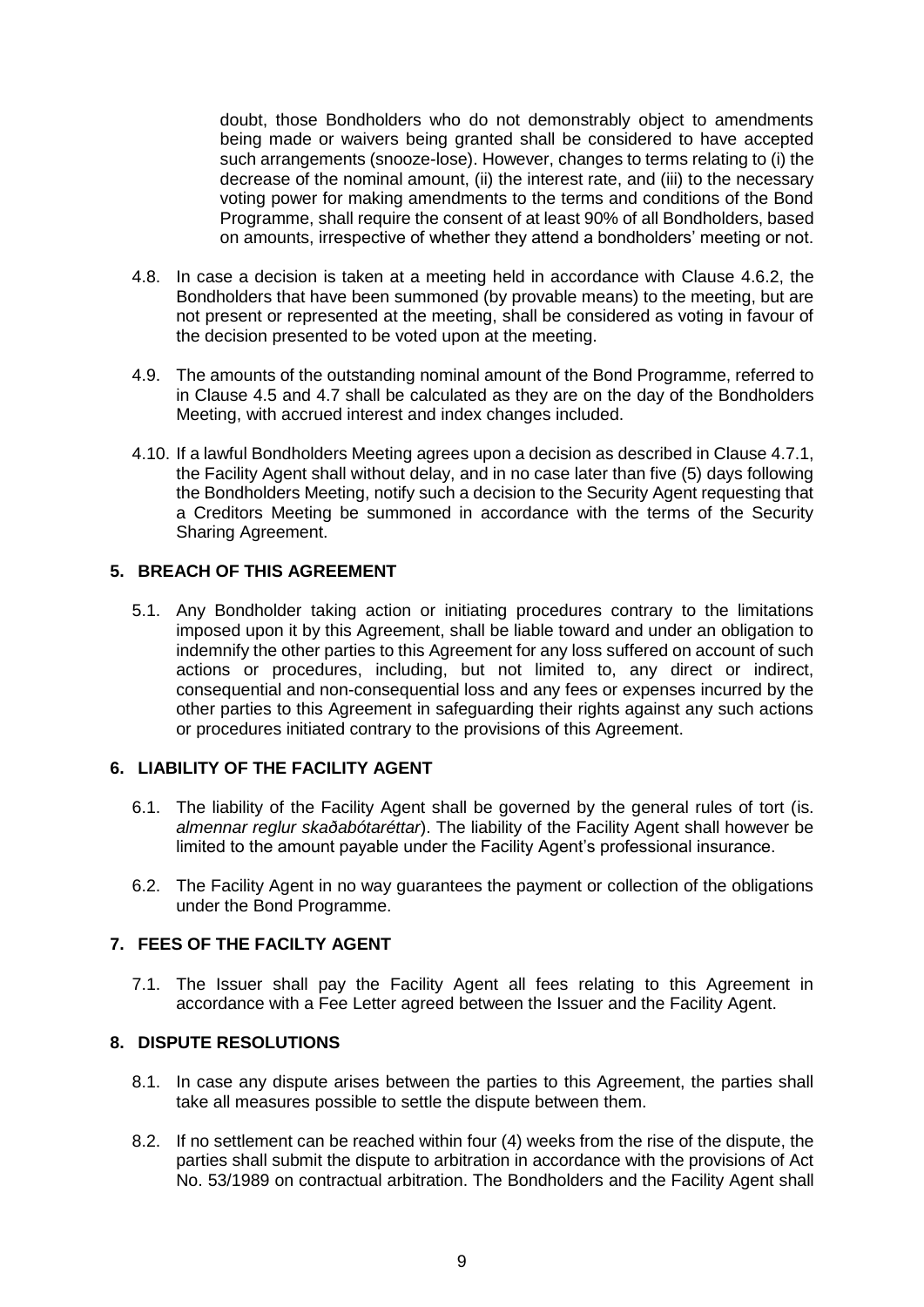be entitled to appoint one arbitrator each and the third arbitrator shall be appointed by the District Court of Reykjavik and shall be the chairman of the tribunal. In the event that the Bondholders are unable to reach a mutual understanding regarding the appointment of the arbitrator, the Bondholders' arbitrator shall be appointed by the District Court of Reykjavík. The arbitration shall be appointed no later than five (5) weeks from the rise of the dispute, and it shall render its conclusion regarding the dispute within four (4) weeks from the appointment.

#### **9. AMENDMENTS AND NOTICES**

- 9.1. All amendments made to this Agreement shall be made in writing and sufficiently approved by authorised representatives of all parties to this Agreement.
- 9.2. Save as otherwise provided herein, all notices and other communications to be issued or delivered in respect of this Agreement shall be made in writing and in English (by letter, fax or e-mail) and shall be sent to the Issuer and to the Facility Agent at the following addresses:
	- (a) If to the Issuer: Reitir fasteignafélag hf. Kringlan 4-12 103 Reykjavík Iceland c/o CEO Fax number: +354 575 9001 E-mail: reitir@reitir.is
	- (b) If to the Facility Agent: Logos legal services slf. Efstaleiti 5 103 Reykjavík Iceland c/o Þórólfur Jónsson, hdl. Fax number: +354 5 400 301 E-mail: thorolfur@logos.is

(or to such other representatives or communication details of the Issuer or the Facility Agent as they may hereafter specify to the other party in writing, by fax or e-mail and for such purpose as that party may specify).

All notices and other communications under this Agreement shall be deemed to have been duly given or made:

- (a) If delivered by hand, at the time of delivery;
- (b) If given or made by fax, when sent, provided duly transmission receipt;
- (c) If given or made by e-mail, when sent, provided that notice of delivery default has not been received by the sender; and
- (d) If sent by prepaid post, two (2) business days after such postage.

#### **10. FORCE MAJEURE**

10.1. The Facility Agent shall not be held responsible for any damage arising out of any Icelandic or foreign legal enactment, or any measure undertaken by Icelandic or any foreign public authority, or war, strike, lockout, boycott, blockade or any other similar circumstance. The reservation in respect of strikes, lockouts, boycotts and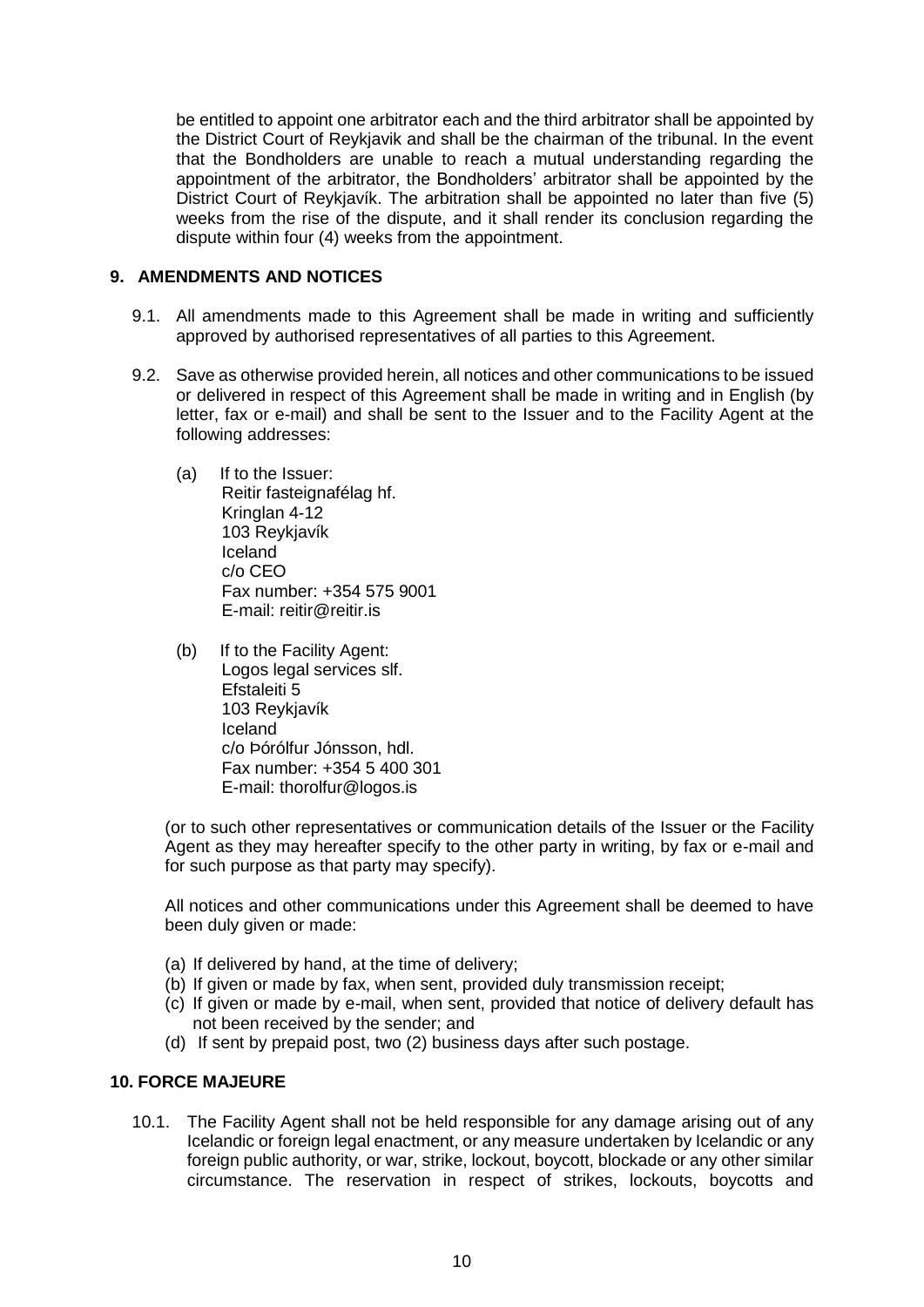blockades applies even if such party takes such measures, or is subject to such measures.

10.2. Any damage that may arise in other cases shall not be indemnified by such party if it has observed normal care. The party shall not in any case, except in cases where gross negligence or wilful misconduct of the party in question has caused such damage, be held responsible for any indirect damage, consequential damage and/or loss of profit. Should there be an obstacle as described above for the Facility Agent to take any action in compliance with this Agreement, such action may be postponed until the obstacle has been removed.

# **11. GOVERNING LAW AND JURISDICTION**

- 11.1. This Agreement shall be governed by Icelandic law.
- 11.2. Each of the parties hereto irrevocably agree that the District Court of Reykjavik shall have jurisdiction to hear and determine any suit, action or proceeding, and to settle any disputes, which may arise out of or in connection with this Agreement and, for such purpose, irrevocably submits to the jurisdiction of that court.

# **12. MISCELLANIOUS**

- 12.1. If any provision of this Agreement is or becomes illegal, invalid or unenforceable, it shall not affect the validity or enforceability of any other provision of this Agreement.
- 12.2. This Agreement contains the entire agreement and understanding of the parties and supersedes all prior agreements, understandings or arrangements (both oral and written) relating to the subject matter of this agreement.
- 12.3. In case of conflict between the provisions of the Security Sharing Agreement on one hand and this Agreement on the other hand, the provisions of this Security Sharing Agreement shall prevail.
- 12.4. This Agreement may be executed in any number of counterparts and by the different parties to this agreement in separate counterparts, each of which when executed and delivered shall be an original, but all of which when taken together shall constitute a single instrument.

*(signature page follows)*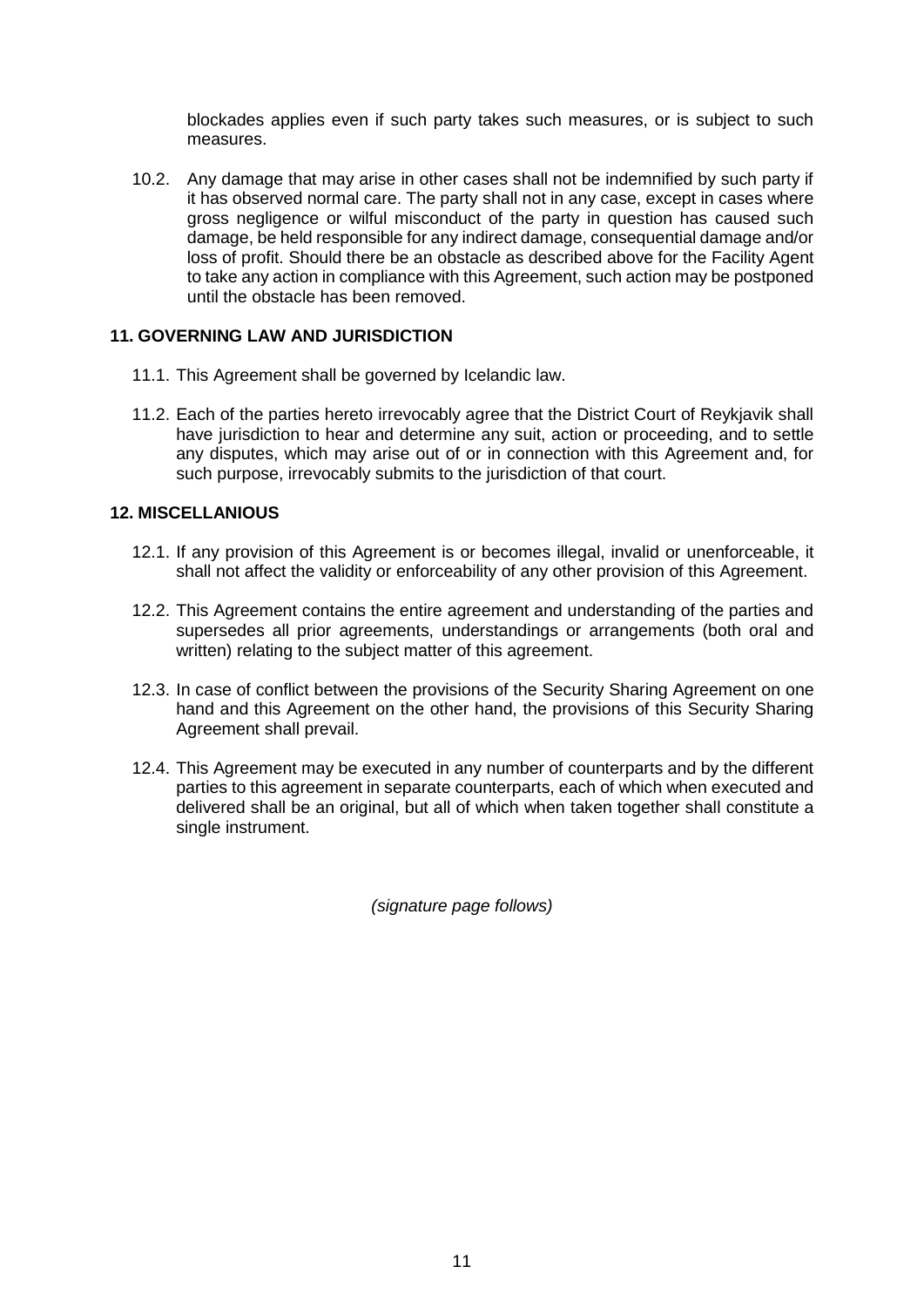Reykjavík, 21 November 2014

*(signatures as were on the original agreement on 21 November 2014) (signatures as on the Amendment Agreement to this Agency Agreement on 3 December 2015)*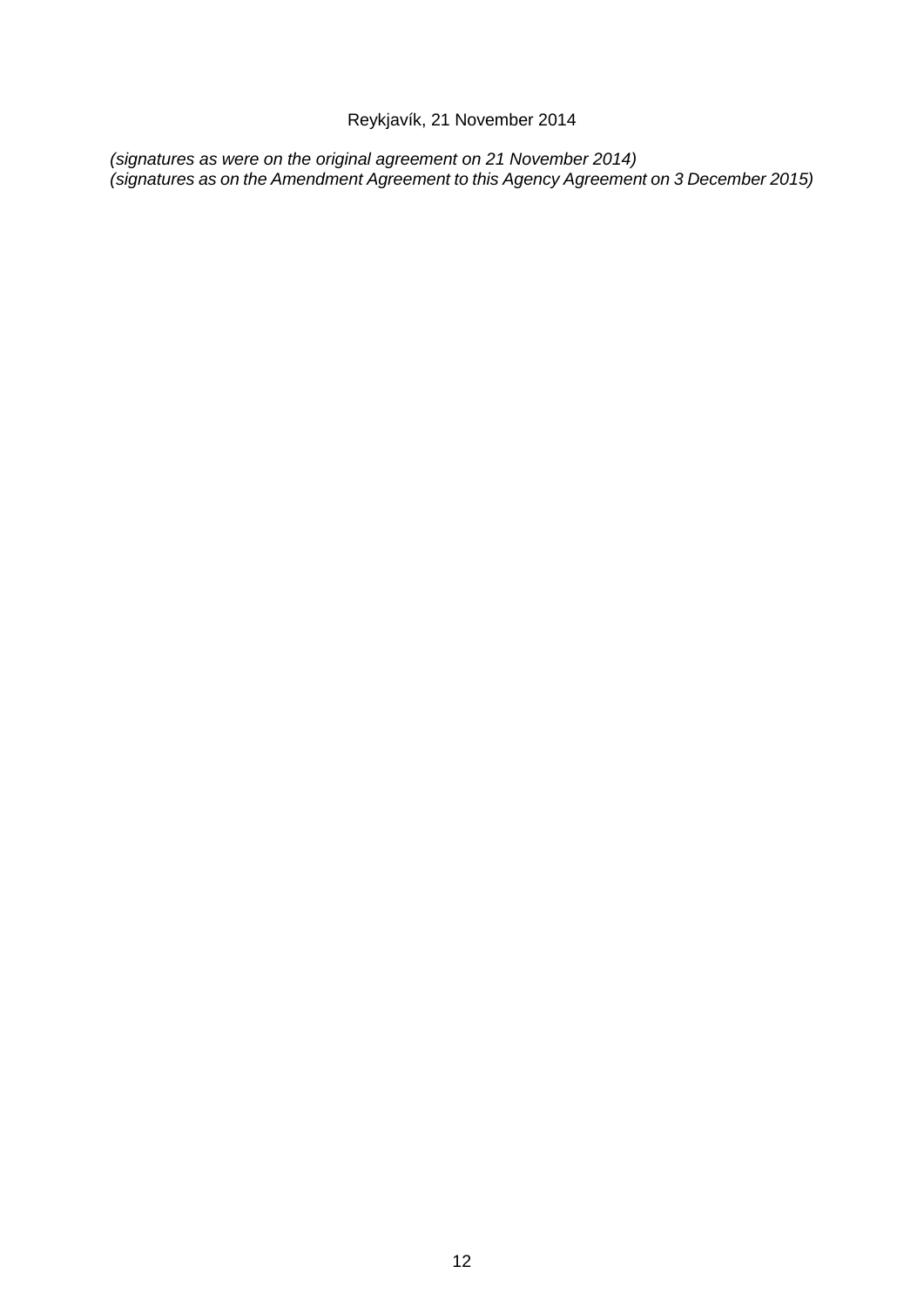# **SCHEDULE 1 Form of an accession letter for a new Facility Agent**

**A C C E S S I O N L E T T E R**  (the "**Accession Letter**")

**[The Bondholders]**

**Reitir fasteignafélag hf. Kringunni 4-12 103 Reykjavík**

[place/date]

# **Subject: Accession Letter as New Facility Agent**

We refer to the agency agreement, between Reitir fasteignafélag hf., as Issuer, LOGOS legal services slf. as Facility Agent (the "Former Facility Agent"), and the Initial Bondholders, as listed in Schedule 1 thereto, dated 21 November 2014 (the "Agency Agreement"). Capitalised terms used herein and not defined herein shall have the respective meanings ascribed thereto in the Agency Agreement.

By the decision of [the Bondholders / the District Court of Reykjavík] on [date], in accordance with Clause 3.1.2 of the Agency Agreement, [New Facility Agent] has been appointed as a replacement Facility Agent (the "New Facility Agent") to succeed the Former Facility Agent in the role of Facility Agent under the Agency Agreement.

By the entry into of this Accession Letter, and from the date hereof, the New Facility Agent hereby accepts its appointment as Facility Agent and assumes all the rights and obligations of Facility Agent under the Agency Agreement. For the avoidance of doubt, the New Facility Agent shall not be liable for any actions or inactions having occurred prior to its appointment as Facility Agent on the date hereof.

The Former Facility Agent shall henceforth be relieved from any of its rights and obligations as Facility Agent, subject however to the Former Security Agent still remaining liable for any actions or inactions effected during its appointment as Facility Agent.

[the New Facility Agent]

Confirmation of the above as Former Facility Agent

\_\_\_\_\_\_\_\_\_\_\_\_\_\_\_\_\_\_\_\_\_\_\_\_\_\_\_\_\_\_\_\_\_\_\_\_

\_\_\_\_\_\_\_\_\_\_\_\_\_\_\_\_\_\_\_\_\_\_\_\_\_\_\_\_\_\_\_\_\_\_\_\_ [the Former Security Agent]